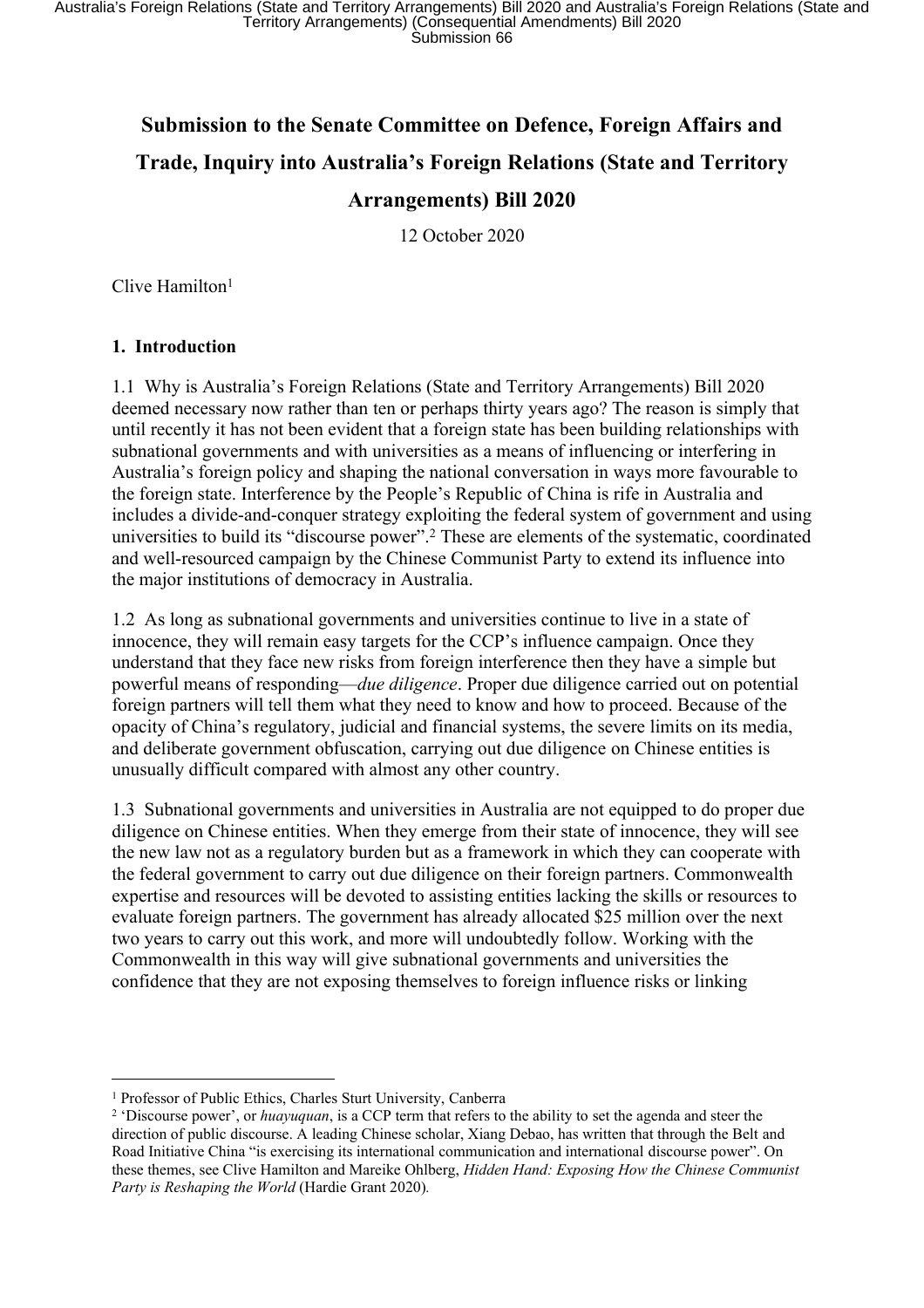themselves unwittingly with covert military and intelligence agencies.<sup>3</sup> The act might be called the Due Diligence Act.

1.4 In a landmark 2018 report on CCP influence by the Hoover Institution at Stanford University, the authors call for "constructive vigilance" with regard to China's foreign influence activities.<sup>4</sup> They note that "as China becomes more reliant on its old Leninist system and 'united front' tactics, [as] Sino-US relations become more contentious, and [as] the CCP seeks to more forcefully build influence in American communities through channels detailed in this study, *local leaders will be called upon to give greater weight to national interests* when forming exchange relationships with PRC actors."<sup>5</sup> This is, in a nutshell, the rationale for the new law being considered by this Committee.

### **2. CCP targets subnational governments**

2.1 In recent years, various scholars and experts have revealed that China's government has been targeting subnational governments and universities for influence work, including building relationships with elites outside of central government in order to influence the centre. One element of the Chinese Communist Party strategy is known as *liyong difang baowei zhongyang* or "using the local to surround the centre", that is, using good relations with local actors to pressure national governments.<sup>6</sup> (The strategy was developed in the 1930s by Mao Zedong in the civil war with the Nationalists.)

2.2 Leading CCP expert Professor Anne-Marie Brady writes that the aim of *liyong difang baowei zhongyang* is to "utilise sister-city relations, local government investment schemes, and connections with indigenous groups to influence central governments and promote China's agenda."<sup>7</sup>

2.3 CCP analyst Jichang Lulu explains that subnational governments are seen as easy targets, giving rise to the *localisation of united front activity*: "At the local level, perceptions of the potential benefits of engagement with Xi's 'Belt and Road' initiative are often remarkably optimistic, and knowledge asymmetry can help avoid scrutiny of the more controversial political or military aspects of cooperation projects."<sup>8</sup>

2.4 The Hoover Institution report devotes a chapter to CCP influence through state and local governments in the United States, noting that, especially under Xi Jinping, "China seeks to groom local business, political, and media leaders in countries around the world."<sup>9</sup>

2.5 Over the last several years, with growing understanding in Canberra of Beijing's interference activities and measures to counter them, this CCP tactic has morphed into a closely related one—*nongcun baowei chengshi* or "using the countryside to surround the

<sup>&</sup>lt;sup>3</sup> For example, if UTS had known that CETC is a major weapons supplier to the People's Liberation Army then it (presumably) would not have partnered with the corporation. If Monash University had known about COMAC's history of espionage and links to China's intelligence agency then (presumably) it would not have signed an agreement with it.

<sup>4</sup> Larry Diamond and Orville Schell, eds, *China's Influence & American Interest: Promoting constructive vigilance*, Stanford: Hoover Institution Press, 2018.

<sup>5</sup> Diamond and Schell, eds, *China's Influence & American Interest,* p. 32. My emphasis.

<sup>6</sup> This is discussed, with many examples from around the world, in Hamilton and Ohlberg, *Hidden Hand.*

<sup>7</sup> https://sinopsis.cz/en/new-zealand-anne-marie-bradys-parliamentary-submission-on-political-interference/

<sup>8</sup> Jichang Lulu, 'Confined discourse management and localised interactions in the Nordics', *Sinopsis*, 22 October 2018.

<sup>9</sup> Diamond and Schell, eds, *China's Influence & American Interest*, p. 30.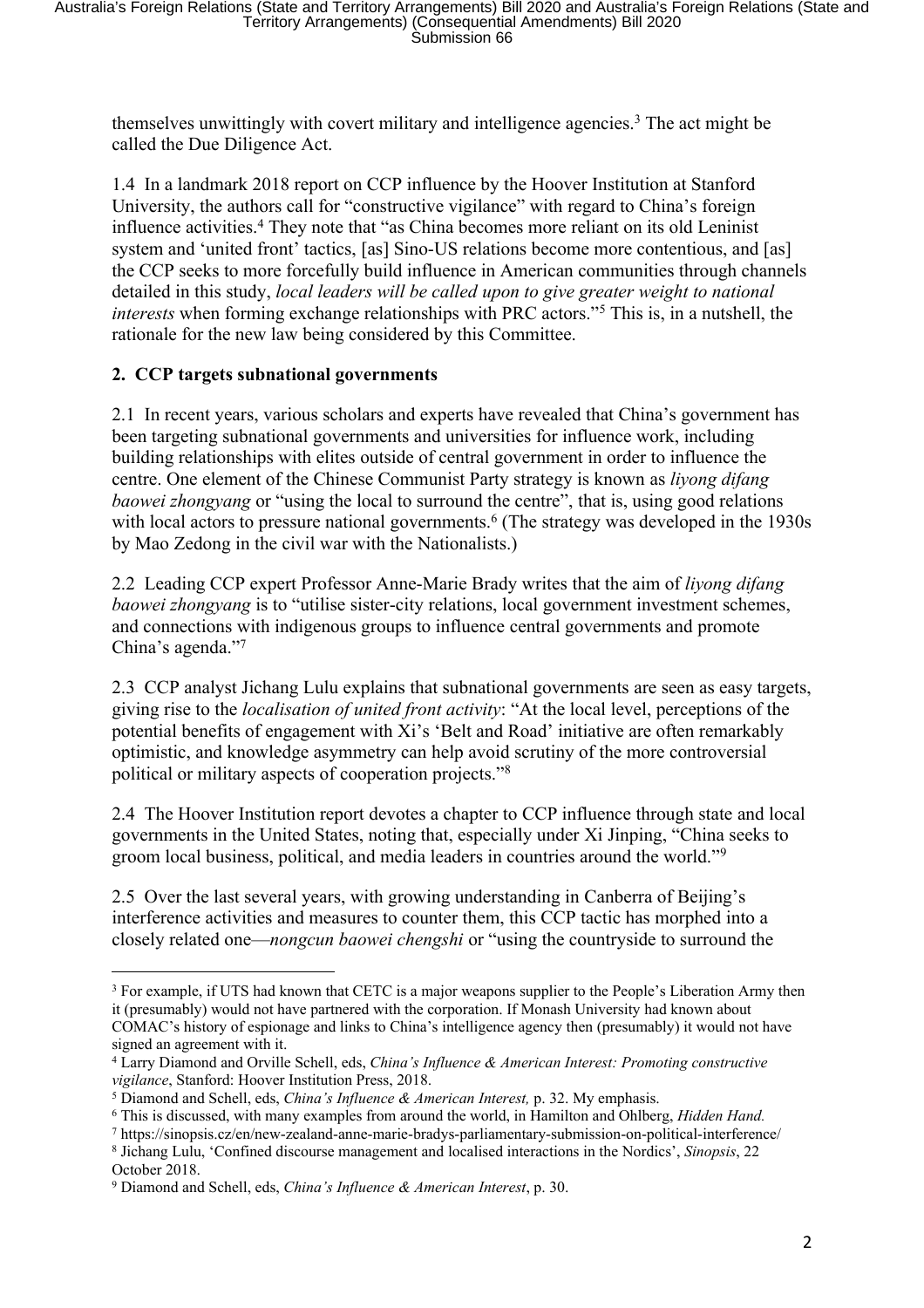city", that is, strengthening one's position where the enemy is weak in order to surround the enemy's stronghold.<sup>10</sup> In this case, China has stepped up its influence work in the states and territories. My observations indicate notable progress in Victoria, Western Australia, Tasmania and the Northern Territory.

2.6 The Victorian government's decision to sign the state onto a Belt and Road Agreement with Beijing, and to make the state China's "gateway" to the nation, is a classic example of "using the countryside to surround the city" (that is, Canberra), or in this case, use the countryside to bypass the city to achieve the objective and undermine national foreign policy. <sup>11</sup> The federal government needs the power to prevent a state entering into an agreement that is not only inconsistent with Australia's foreign policy but actually undermines it. Victoria's BRI followed years of careful grooming of senior political leaders.<sup>12</sup>

2.7 In its thoughtful submission to this inquiry, the Australian Local Government Association provides a list of local government arrangements (other than sister cities) that would be scrutinised under the new law. Victoria has eleven with Chinese entities, compared to only three in NSW and three in Queensland.

### **3. Sister cities**

3.1 For the CCP, sister-city and sister-state agreements have been effective avenues for gaining influence in municipalities and states or provinces around the world. The point to grasp here is that, in the case of China, sister-city agreements are not spontaneous expressions of the desire for cultural and economic exchange between two cities. While in the West a decision to enter a sister-city partnership is made by a council or city government, in China the process is coordinated by the Chinese People's Association for Friendship with Foreign Countries (CPAFFC), an official organisation masquerading as an NGO.<sup>13</sup> The CPAFFC forms an integral part of the CCP's united front network of covert overseas influence agencies. Its task is to win friends under the banner of "people-to-people diplomacy".

3.2 Most municipal governments lack even a rudimentary understanding of the CCP's political goals in these arrangements. When Australian mayors and councillors meet their sister city counterparts in China, they are in fact meeting Communist Party officials. Behind the sister-city banner, the CPAFFC systematically advances the Party's political and strategic goals. Communist Party officials build personal relationships that can then be weaponised when a city overseas plans an activity the CCP does not like, such as dealings with Taiwan or

<sup>&</sup>lt;sup>10</sup> The phrase and the strategy were developed by Mao Zedong, see

http://cpc.people.com.cn/GB/64156/64157/4418377.html

<sup>11</sup> Clive Hamilton, "China has been successful in ramping up its influence in Victoria", *The Age*, 23 May 2020. "Daniel Andrews was engaging in *biaotai*, which in CCP lexicon means expressing allegiance to the Party by repeating its political phrases."

<sup>&</sup>lt;sup>12</sup> Anthony Galloway, "'Discourse control': Political leaders' language changes after signing up to Belt and Road, Clive Hamilton says", *Sydney Morning Herald*, 13 June 2020.

By "grooming" I mean the use of psychological techniques to befriend and establish a rapport with a target in order to lower their inhibitions, create a sense of reciprocity and open them to seeing the world in a way that suits one's interests.

<sup>13</sup> Hamilton and Ohlberg, *Hidden Hand*, pp. 83-6, 124-5.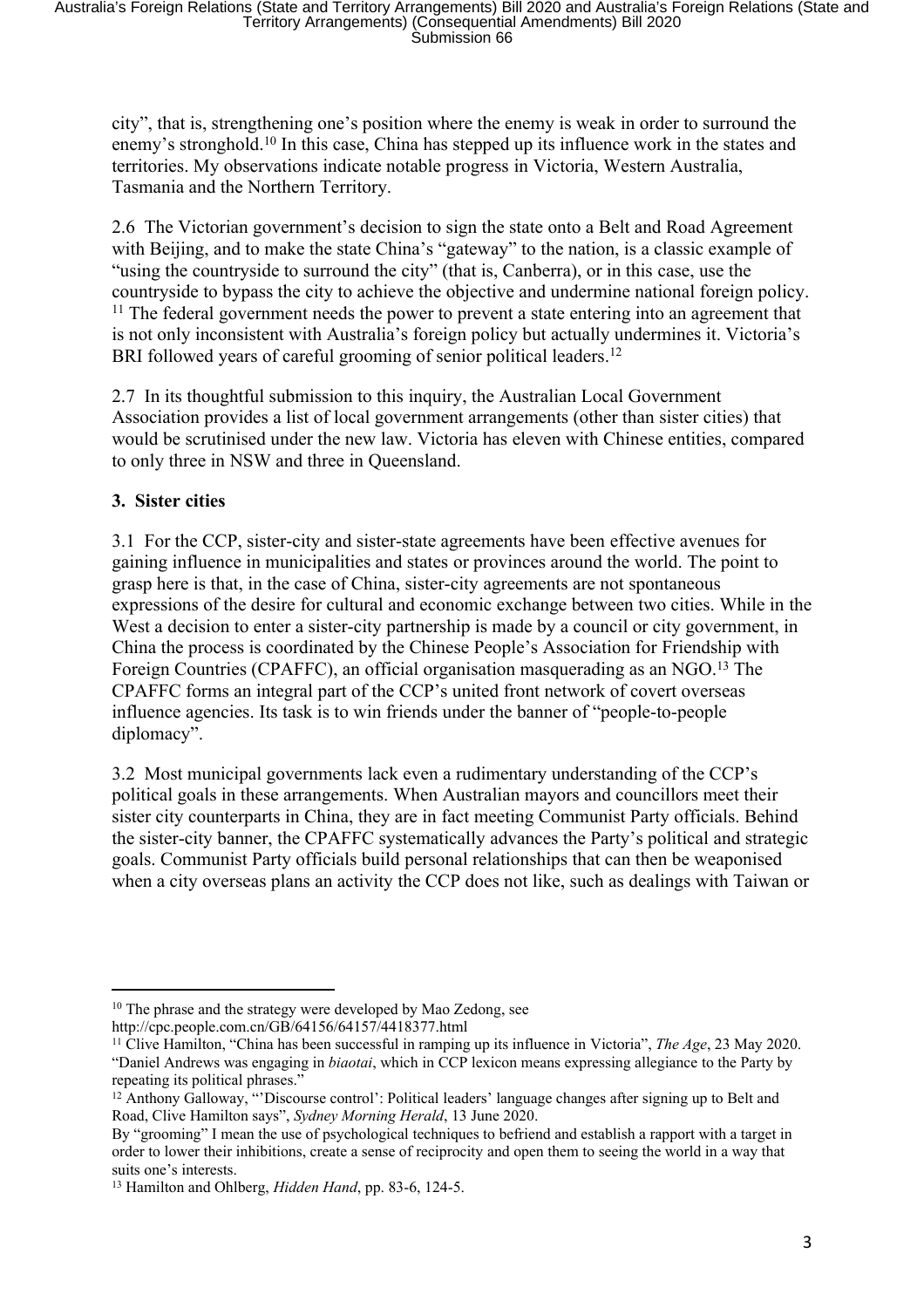with the Dalai Lama. They can also be pressured to criticise federal government policies, as has occurred in the United States during the recent trade war.<sup>14</sup>

3.3 Beijing now has many "friends" in local governments across Australia who are more likely to see relations between the two countries in a way favourable to China. Beijing knows that some of these mayors and councillors will make their way into state and federal governments.

3.4 A glimpse into the "grooming" of mayors can be had from recent events in Wagga Wagga after the council, in the mayor's absence, voted to end its sister city relationship with Kunming because of anger over China's handling of the coronavirus.<sup>15</sup> The Sydney consulate made veiled threats, the Kunming Municipal Government attacked the "slander" and "blasphemy" of the errant councillors, and various multicultural groups expressed alarm. A week later, Wagga Wagga council rescinded the motion, although not before several Chinese-Australians spoke at the meeting in support of the decision to end the sister-city relationship. The mayor said he was "distraught" at the initial decision, which damaged the "goodwill" built up over time. He declared that the sister-city agreement "is a people-topeople relationship, it's not a relationship with the Chinese Government, so politics shouldn't play a role in the sister city relationship." Of course, it's not a "people-to-people relationship" but a Party-to-people relationship. Wagga's mayor had been groomed.

3.5 It seems likely that Rockhampton Regional Council's growing affiliations with Chinese officials and companies—including its 2018 Sister City Agreement with Zhenjiang and a trade and tourism MOU with developer Shanghai Yuexing Group—were instrumental in the Council's otherwise inexplicable decision to erase a small Taiwanese flag painted by two local schoolchildren on a large papier-mâché bull celebrating the school's ethnic diversity. The Brisbane consulate had complained about the tiny image to the mayor, who then ordered council workers to paint over the children's flag. Parroting CCP opinion, she said the action was in line with Australia's "one China policy" (an absurd claim on a number of levels). Erasing Taiwan is precisely the kind of outcome the CCP aims for in its influence work with subnational governments.<sup>16</sup>

#### **4. Localisation of united front work around the world**

4.1 The same tactics are being used across the Western world.<sup>17</sup> In the United States, Washington expressed serious concern when it emerged that the annual U.S.-China governors summit, held in Kentucky in May 2019 at the height of the trade war, was co-organised by the National Governors Association and the CPAFFC. Commenting on the role of the CPAFFC, united front expert John Dotson observed that the Americans involved "might think they're dealing with a representative of a civic organisation but they're not. They're actually dealing with … functionaries of the Chinese Communist Party".<sup>18</sup>

4.2 In Canada, China's influence-building in local government became a contentious public issue in 2018 after newspapers reported that the Chinese consulate general in Vancouver had for some years been hosting cocktail receptions at the annual convention of local government

<sup>14</sup> Hamilton and Ohlberg, *Hidden Hand*, p. 82.

<sup>15</sup> https://www.abc.net.au/news/2020-04-22/coronavirus-wagga-rescinds-vote-to-cut-with-china/12173476

<sup>16</sup> A point also made by Diamond and Schell, eds, *China's Influence & American Interest*, p. 30.

<sup>&</sup>lt;sup>17</sup> See Hamilton and Ohlberg, *Hidden Hand*, for many examples some reproduced here.

<sup>&</sup>lt;sup>18</sup> John Dotson, 'China explores economic outreach to U.S. states via united front entities', blog post, *Jamestown Foundation*, 26 June 2019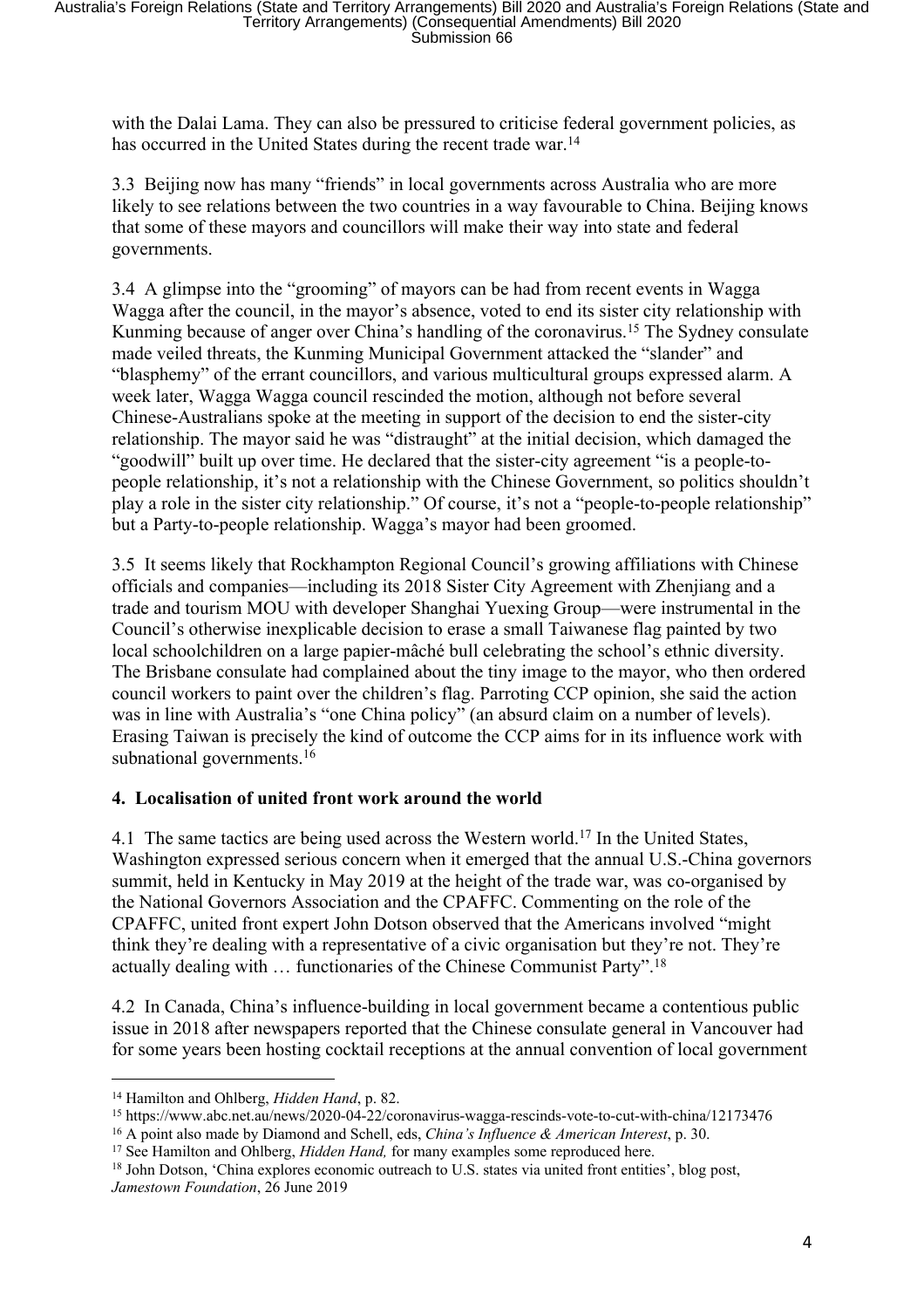leaders, the Union of BC Municipalities. No other foreign legation had sought to exert influence over local government leaders. But for China befriending mayors and councillors sets up a network of personal bonds and reciprocal obligations that can facilitate investments and build a cohort of voices urging the federal government to do nothing to upset Beijing. After a number of such receptions without controversy, in 2019 several BC mayors, including Vancouver's, announced that henceforth they would boycott them. The UBCM then banned foreign sponsorship of its annual convention.<sup>19</sup>

4.3 Anne-Marie Brady has described how the CPAFFC has carefully cultivated mayors in New Zealand, helping to smooth planning decisions for Chinese investments, including BRI infrastructure projects.<sup>20</sup> She noted that the CPAFFC has staged an annual China-New Zealand mayoral forum. At these forums, New Zealand mayors have made a series of exchange and cooperation commitments in the fields of tourism, education and investment and signed pro-Beijing statements.

4.4 CCP analyst Jichang Lulu has explored the localisation of united front influence activities in the Nordic countries, where local officials with considerable decision-making power are targeted for "friendly contact" because they are insulated from strategic debates in the capital cities and do not have the expertise to understand Beijing's intentions and tactics.<sup>21</sup>

4.5 In Sweden, the small municipality of Lysekil was approached by a Chinese consortium offering to build a new deep-sea port, along with new infrastructure and a health resort.<sup>22</sup> It emerged that the chairman of the consortium had strong links to the United Front and the PLA, indicating that the offer was part of Beijing's maritime strategy of acquiring ports around the world (including Australia). Although the consortium pressured the Lysekil municipality for a rapid answer in order to have a deal signed before it attracted attention in Stockholm, news of its links to the CCP leaked out and the proposal soon died.<sup>23</sup>

4.6 In 2019 Prague City Hall voted to terminate its sister-city partnership with Beijing because Beijing insisted on including a "one China policy" clause. Prague's newly elected mayor argued that the partnership was supposed to be a cultural one, and that the "one China" clause was a matter of international politics. Beijing was enraged, with the embassy demanding that Prague reverse its decision or "it will be their own interests that will be hurt". Cultural groups with "Prague" in their names had their China tours cancelled. Prague refused to back down and two months later announced that it would partner with Taipei instead of Beijing. The case demonstrates that the CCP views sister-city agreements as an instrument of political power.

<sup>19</sup> https://www.cbc.ca/news/canada/british-columbia/ubcm-convention-china-reception-banned-1.5375718

<sup>20</sup> Anne-Marie Brady, 'Magic weapons: China's political influence activities under Xi Jinping', Wilson Center, September 2017.

<sup>21</sup> Jichang Lulu, 'Confined discourse management and localised interactions in the Nordics', *Sinopsis*, 22 October 2018.

<sup>22</sup> Hamilton and Ohlberg, *Hidden Hand*, pp. 81-2.

<sup>23</sup> https://jichanglulu.wordpress.com/2018/01/24/lysekina-soe-pla-linked-united-frontling-want-a-deep-sea-portin-sweden/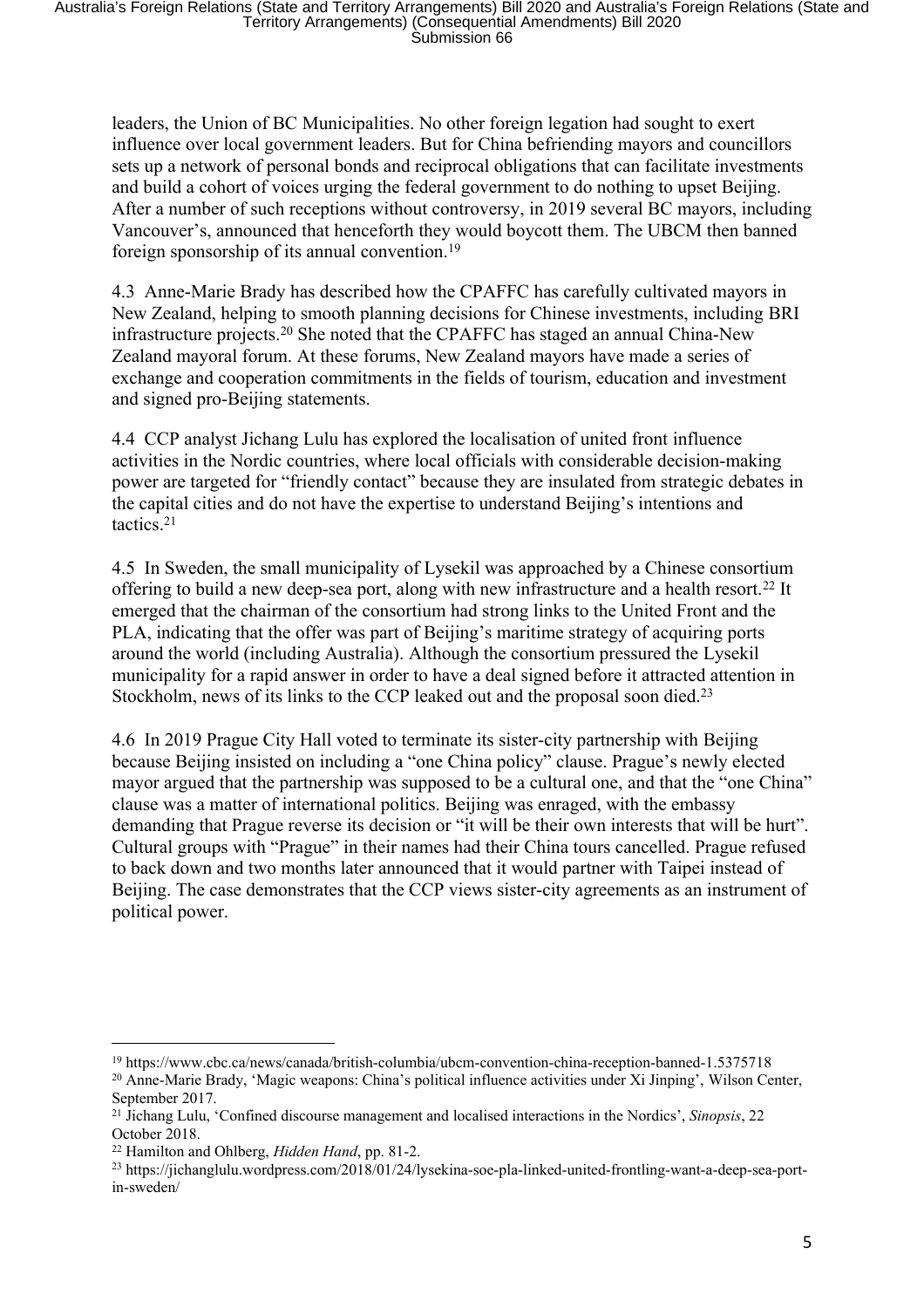## **5. Universities and CCP influence**

5.1 The universities have mounted a coordinated attack on the proposed legislation, making a string of unfounded and hyperbolic claims about the likely impact of the new measures.<sup>24</sup> Unfortunately, they have responded in the same way each time the federal government has introduced a policy responding to foreign interference or theft of intellectual property. The fact that the universities repeatedly argue that the measures would violate their academic freedom shows that they simply do not accept that the problem exists. When they emerge from the age of innocence, they will understand that the measures already taken and now proposed are aimed precisely at *protecting* academic freedom on campus.

5.2 The universities' campaign against this bill may itself be seen as a manifestation of the success of the Chinese Communist Party in shaping the way Australia's universities see the world and especially their relationship with China. They are, in effect, doing Beijing's work.

5.3 This time the universities have drafted overseas partners like the Russell Group to make submissions, even though it is ludicrous to suggest that an agreement between an Australian university and Cambridge or Kings College London would be deemed adverse to Australia's foreign relations. The Russell Group's claim that "this Bill introduces significant uncertainty, unpredictability and indeed risk, into any engagement Russell Group members might undertake with an Australian university partner" is just silly, and it is embarrassing that our universities should put these words into the mouths of their esteemed partners.

5.4 Universities claim that the legislation will have a "chilling effect" on their extensive program of international alliances and agreements. If certain agreements are inconsistent with or undermine Australia's foreign policy then they *should* be put on ice. However, other than those with Chinese entities where thorough due diligence ought to be performed as a matter of course, the vast majority of agreements, current and future, will require nothing more than transparent reporting. Surely it's not beyond the wit of our university administrators to understand what this proposed law is aimed at.

5.5 There is now a mountain of evidence that Australian universities have been the target of a sustained and effective campaign by the Chinese Communist Party and its various agencies to use them to exert political pressure, to shape the national conversation and to open themselves to the purloining of advanced scientific and technological knowledge.<sup>25</sup> This is now so well understood outside university chancelleries that it is unnecessary to provide detailed examples. The main areas of concern are as follows.

 Engaging in research collaborations with Chinese companies closely linked with the PRC's military and security forces and hosting PLA scientists in Australian laboratories. Some of these scientists continue to receive large grants from the Australian Research Council.

<sup>&</sup>lt;sup>24</sup> Predictably, the submission from the University of Sydney adopts some of the more hysterical language. <sup>25</sup> See, for example, Clive Hamilton, *Silent Invasion: China's Influence in Australia* (Hardie Grant 2018), chapter 10.